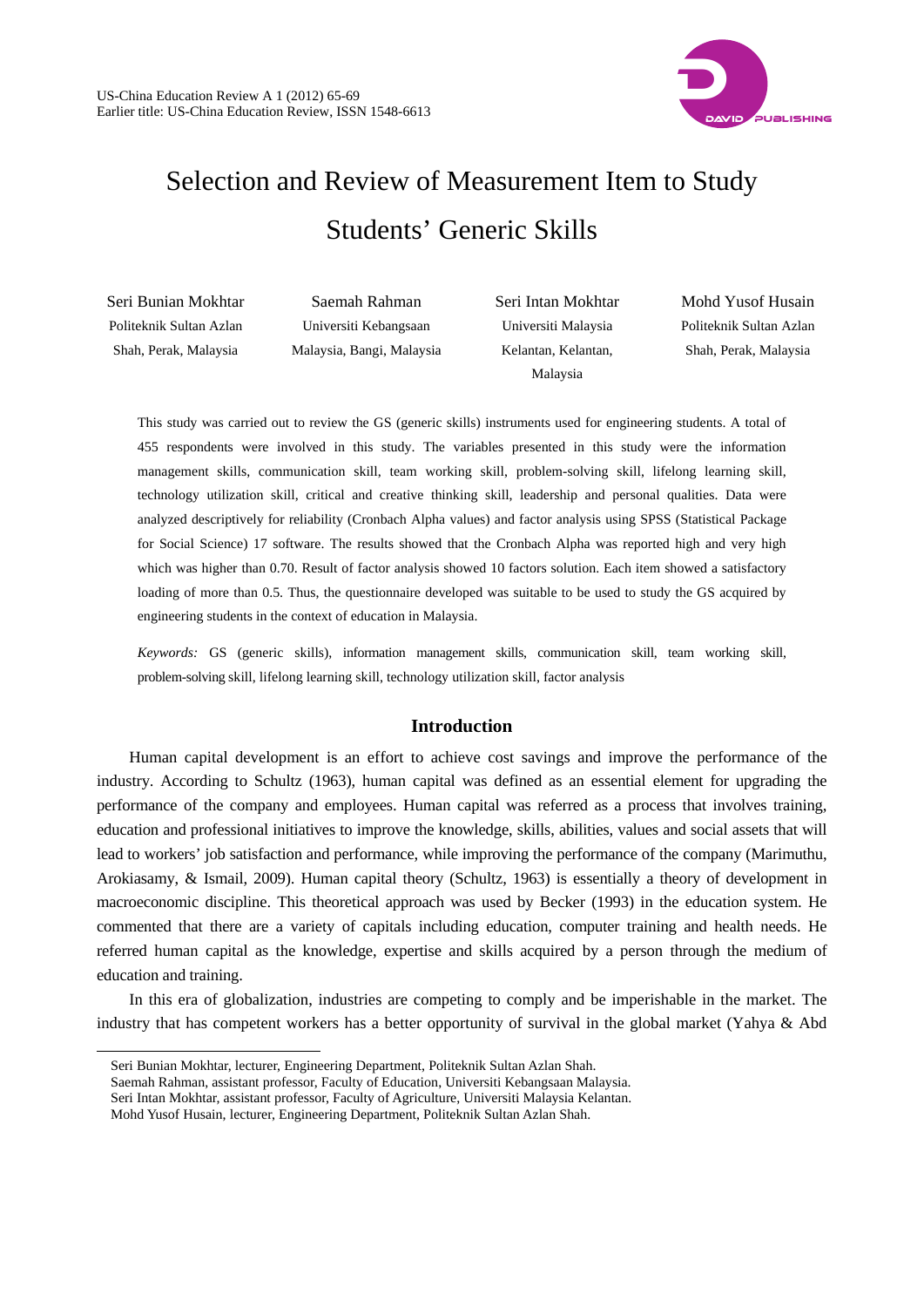Hair, 2008). The cost of developing the human capital is rising, hence, the employers are expecting that the educational institutions will be able to bring forth graduates who already has the necessary skills and do not need additional trainings from the industrial side. Thus, a graduate with GS (generic skills) stands a better chance to getting a job. The education institutions especially polytechnics should produce more graduates who not only possess technical skills, but also have non-technical skills (GS).

Mayer Committee (1992) defined GS as competencies essential for effective participation in the emerging patterns of work and work organization. They focus on the capacity to apply knowledge and skills in an integrated way in work situations. This characteristic means that the GS are essential not only for participation in work, but also for effective participation in further education and in adult life more generally. The committee established a set of required characteristics for a proposed generic skill to be acceptable as a key competency. The competencies are information management skills, communication, planning and organizing activities, working with others in the group, using mathematical ideas and techniques, problem-solving and using technology.

Model of SCANS (Secretary Commission on Achieving Necessary Skills, 2001) also has been documenting the skills needed by the students. This skill consists of two parts, competence in the workplace and basic skills. Competence at workplace was divided into five elements, namely, resources, interpersonal skills, information, systems and technology. The core skills were divided into three which are basic skills, thinking and personal qualities. Study done by Siti Rahayah, Nur Ashiqin, Rodiah, Ayesha, and Nur Aidah (2011) found nine construct to measure GS among pre-university student. The construct were: (1) social responsibility; (2) ethic and moral; (3) communication; (4) leadership; (5) teamwork; (6) critical thinking and problem-solving; (7) using technology; (8) lifelong learning; and (9) entrepreneurship.

Previous studies show the need for GS in the education system to ensure that graduates are competent and competitive. Based on the GS models and previous studies (Siti Rahayah et al., 2011; Mayer, 1992; Abdullah Sani & Mohd Lazim, 2007; SCANS, 2001; Mohamad Sattar, Md Yusof, Napsiah, Muhammad, & Amnah, 2008; Kamaruddin, 2010), there are 10 elements of the GS that are often seen and studied. The skills are information management skills, basic skills, team work skills, problem-solving skills, lifelong learning skills, technology utilizing skills, entrepreneurship, creative and critical thinking skills, leadership and personal qualities.

Recent research has raised many questions over the principles on which the instruments are founded. The use of existing measures as a means of measuring GS throughout the university students may have been tested with some degree of success, but this may not be the case for other education sector, particularly the technical education. As such, it may be fruitful to continue pursuing the development of a standard measurement scale applicable to technical students. Therefore, this study aimed to validate existing questionnaire using factor analysis that later will be useful in measuring engineering students' GS.

#### **Research Methodology**

The study was conducted at the Technical Institution involving students of semester January 2011 session. The sample consisted of 455 students who were randomly selected by systematic sampling based on Krejcie and Morgan (1970), where, for a population of 7,550 people, the number of sample size was 368 people. A total of 600 questionnaires were distributed to the students (students of final semester). A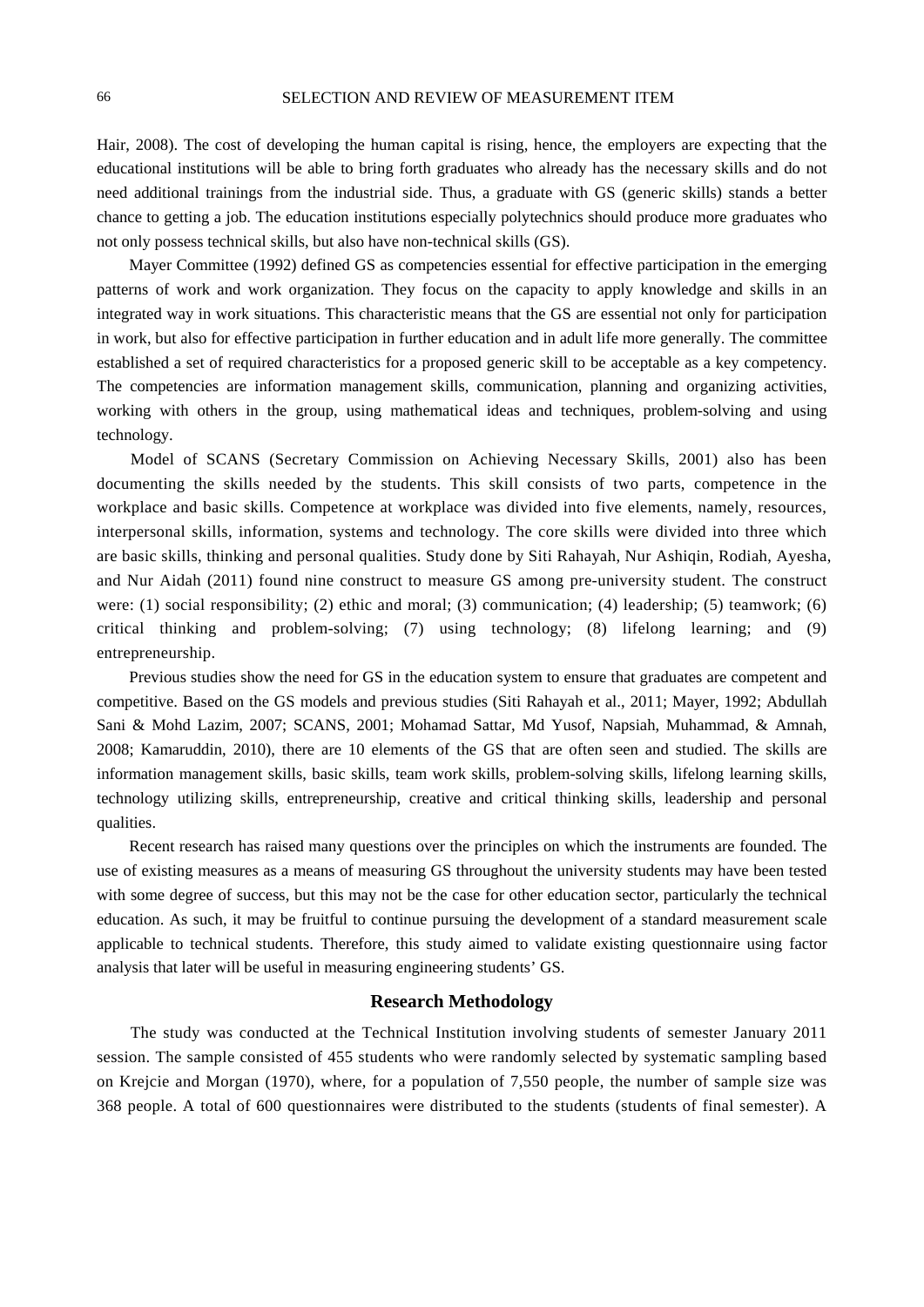total of 455 forms were collected. This study used a questionnaire instrument which consists of 55 items (SCANS, 2001; Mohamad Sattar et al., 2008; Kamaruddin, 2010). The researchers used SPSS version 17 for Windows to assist in the data analysis of the variables measured in this study. A principal component factor analysis was used in this study. Factor analysis has been usually known as a statistical technique for data reduction. However, it was also useful in searching for structure among a set of variables. Particularly, the principal component factor analysis provided direct insight into the interrelationships among variables and empirical support for addressing conceptual issues relating to the underlying structure of the data (Hair, Black, Babin, Anderson, & Tatham, 2006). Cronbach Alpha coefficient was used to assess internal consistency of each scale.

## **Research Findings**

#### **Reliability**

According to Babbie (1992), the Cronbach Alpha reliability is classified based on the reliability classification index where 0.90-1.00 is very high, 0.70-0.89 is high, 0.30-0.69 is moderate and 0.00-0.30 is low. The analysis results showed that the Cronbach Alpha is higher than 0.70.

#### **Factor Analysis**

In this study, factors were extracted by employing EFA (exploratory factor analysis). Objectives of PCA (principal component analysis) is to reduce the number of variables, thus, items were omitted, if they were found to be problematic in factorial complexity, uncorrelated with other variables, one variable factor, and inconsistent in terms of direction (i.e., positive and negative). An EFA was performed through the use of the SPSS version 17.0. In order to increase the interpretability of factors, orthogonal rotation through the varimax method was used. The advantage of the varimax rotational approach is that it tends to be some high loadings which are close to  $\pm 1$  and some loadings near 0 in each column of the matrix, and this consequently eases our interpretation of factors in the sense that when variable factor correlations are: (1) close to  $\pm 1$ , this indicates a clear positive or negative correlation between the variable and the factor; or (2) close to 0, this indicates a clear lack of association (Hair et al., 2006). Generally, the meaning of a factor is determined by the items, which load most highly on it. As suggested by Hair et al. (2006), factor loadings of  $\pm 0.50$  or greater are considered practically significant. The larger the absolute size of the factor loading, the more significant loading is in interpreting the factor matrix, and this is because factor loading is the correlation of the item and the factor (Hair et al., 2006).

Factor analysis (see Table 1) was performed using the varimax rotation to confirm the 10 constructs being researched which are the information management skills, basic skills, team working skills, problem-solving skills, life-long learning skills, technology utilizing skill, entrepreneurship, critical and creative thinking skill, leadership and personal qualities. Results showed that ten factor solutions with Eigen values above 1.0. The value of Kaiser-Meyer-Olkin measure of sampling adequacy 0.938 > 0.6 is adequate for inter-correlation, while Barlett Test was significant (Chi square  $= 11,768.4$ ,  $p < 0.05$ ). The anti-image correlation matrix by the MSA (measure of sampling adequacy) is more than the value of 0.5. Nine items were dropped based on the criteria by Hair et al., (2006), where each item should exceed the value of 0.50. Total variance explained for this loading was 66% and it is sufficient, and according to Hair et al. (2006), the total variance explained must be more than 60%.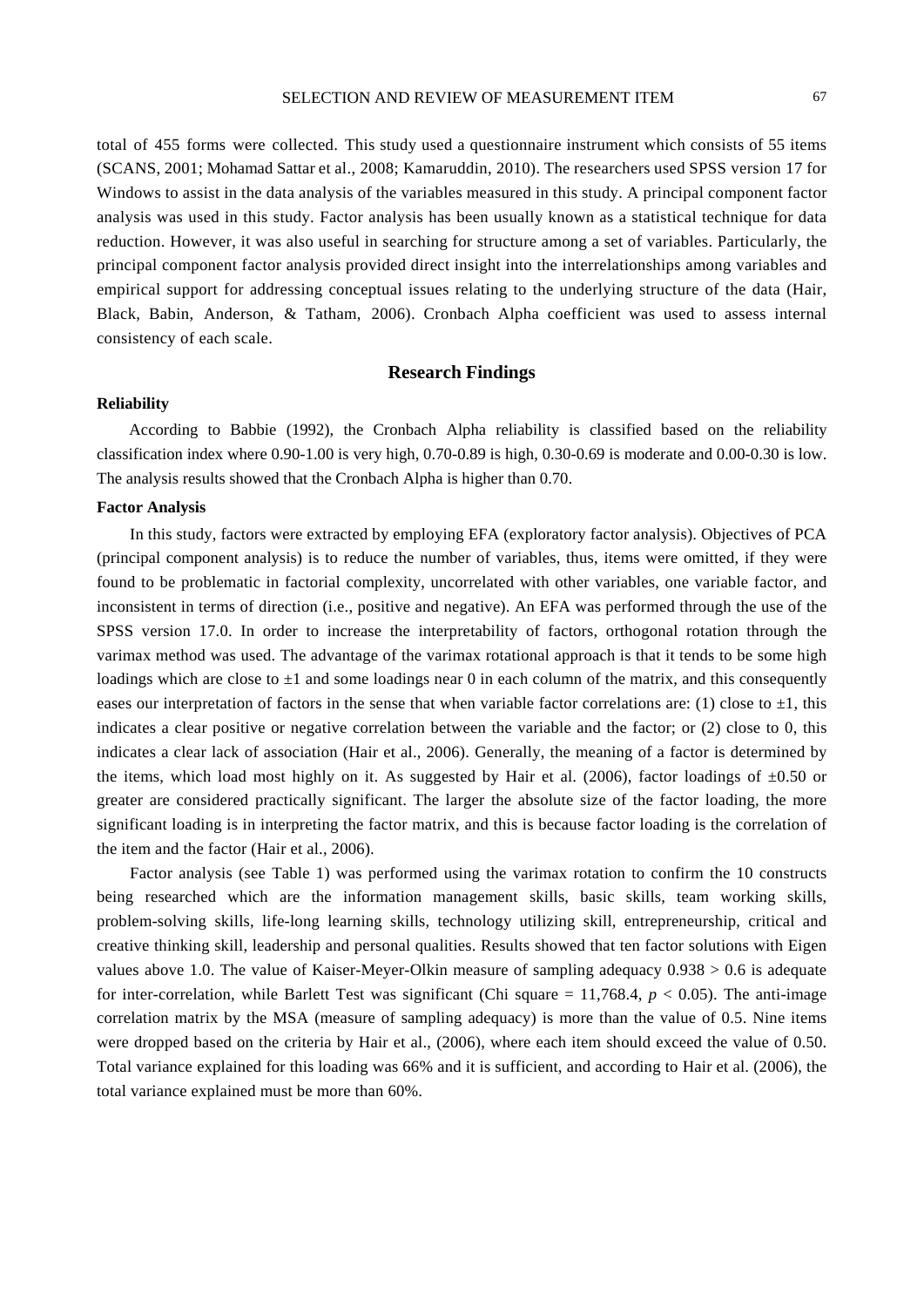# 68 SELECTION AND REVIEW OF MEASUREMENT ITEM

Table 1

*Factor Analysis* 

|                                    |       | Critical |                                                       |          |                      |       |                             |       |                                   |                       |                |
|------------------------------------|-------|----------|-------------------------------------------------------|----------|----------------------|-------|-----------------------------|-------|-----------------------------------|-----------------------|----------------|
| Items                              |       |          | Basic thinking Utilizing<br>skills problem technology | learning | Lifelong Leaderships | Team  | working management thinking |       | Information Creative Entrepreneur | Personal<br>qualities | Extraction     |
|                                    |       | solving  |                                                       |          |                      |       |                             |       |                                   |                       |                |
| CS <sub>1</sub>                    | 0.653 |          |                                                       |          |                      |       |                             |       |                                   |                       | 0.579          |
| CS <sub>2</sub>                    | 0.602 |          |                                                       |          |                      |       |                             |       |                                   |                       | 0.622          |
| CS3                                | 0.684 |          |                                                       |          |                      |       |                             |       |                                   |                       | 0.667          |
| CS5                                | 0.575 |          |                                                       |          |                      |       |                             |       |                                   |                       | 0.503          |
| CTPS1                              |       | 0.611    |                                                       |          |                      |       |                             |       |                                   |                       | 0.607          |
| CTPS2                              |       | 0.695    |                                                       |          |                      |       |                             |       |                                   |                       | 0.632          |
| CTPS3                              |       | 0.761    |                                                       |          |                      |       |                             |       |                                   |                       | 0.676          |
| CTPS4                              |       | 0.710    |                                                       |          |                      |       |                             |       |                                   |                       | 0.678          |
| CTPS5                              |       | 0.620    |                                                       |          |                      |       |                             |       |                                   |                       | 0.589          |
| MT1                                |       |          | 0.644                                                 |          |                      |       |                             |       |                                   |                       | 0.606          |
| MT <sub>2</sub>                    |       |          | 0.694                                                 |          |                      |       |                             |       |                                   |                       | 0.667          |
| MT3                                |       |          | 0.626                                                 |          |                      |       |                             |       |                                   |                       | 0.526          |
| MT4                                |       |          | 0.750                                                 |          |                      |       |                             |       |                                   |                       | 0.667          |
| MT5                                |       |          | 0.572                                                 |          |                      |       |                             |       |                                   |                       | 0.481          |
| LL1                                |       |          |                                                       | 0.610    |                      |       |                             |       |                                   |                       | 0.530          |
| LL <sub>2</sub>                    |       |          |                                                       | 0.647    |                      |       |                             |       |                                   |                       | 0.636          |
| LL4                                |       |          |                                                       | 0.712    |                      |       |                             |       |                                   |                       | 0.704          |
| LL5                                |       |          |                                                       | 0.645    |                      |       |                             |       |                                   |                       | 0.631          |
| KK1                                |       |          |                                                       |          | 0.812                |       |                             |       |                                   |                       | 0.780          |
| KK <sub>2</sub>                    |       |          |                                                       |          | 0.809                |       |                             |       |                                   |                       | 0.782          |
| KK3                                |       |          |                                                       |          | 0.703                |       |                             |       |                                   |                       | 0.684          |
| KK4                                |       |          |                                                       |          | 0.722                |       |                             |       |                                   |                       | 0.686          |
| KK5                                |       |          |                                                       |          | 0.525                |       |                             |       |                                   |                       | 0.523          |
| KK6                                |       |          |                                                       |          | 0.547                |       |                             |       |                                   |                       | 0.589          |
| TS1                                |       |          |                                                       |          |                      | 0.719 |                             |       |                                   |                       | 0.762          |
| TS <sub>2</sub>                    |       |          |                                                       |          |                      | 0.733 |                             |       |                                   |                       | 0.810          |
| TS3                                |       |          |                                                       |          |                      | 0.596 |                             |       |                                   |                       | 0.686          |
| TS5                                |       |          |                                                       |          |                      | 0.671 |                             |       |                                   |                       | 0.683          |
| MMM1                               |       |          |                                                       |          |                      |       | 0.624                       |       |                                   |                       | 0.654          |
| MMM <sub>2</sub>                   |       |          |                                                       |          |                      |       | 0.689                       |       |                                   |                       | 0.688          |
| MMM3                               |       |          |                                                       |          |                      |       | 0.653                       |       |                                   |                       | 0.661          |
| BBK1                               |       |          |                                                       |          |                      |       |                             | 0.680 |                                   |                       | 0.666          |
| BBK <sub>2</sub>                   |       |          |                                                       |          |                      |       |                             | 0.625 |                                   |                       | 0.641          |
| BBK4                               |       |          |                                                       |          |                      |       |                             | 0.743 |                                   |                       | 0.763          |
| BBK5                               |       |          |                                                       |          |                      |       |                             | 0.711 |                                   |                       | 0.732          |
| KU1                                |       |          |                                                       |          |                      |       |                             |       | 0.575                             |                       | 0.521          |
| KU3                                |       |          |                                                       |          |                      |       |                             |       | 0.745                             |                       | 0.628          |
| KU4                                |       |          |                                                       |          |                      |       |                             |       | 0.870                             |                       | 0.812          |
| KU5                                |       |          |                                                       |          |                      |       |                             |       | 0.841                             |                       | 0.786          |
| KU <sub>6</sub>                    |       |          |                                                       |          |                      |       |                             |       | 0.800                             |                       | 0.731          |
| EM1                                |       |          |                                                       |          |                      |       |                             |       |                                   | 0.664                 | 0.659          |
| EM <sub>2</sub>                    |       |          |                                                       |          |                      |       |                             |       |                                   | 0.714                 | 0.711          |
| EM3                                |       |          |                                                       |          |                      |       |                             |       |                                   | 0.646                 | 0.576          |
| EM4                                |       |          |                                                       |          |                      |       |                             |       |                                   | 0.690<br>0.719        | 0.677          |
| EM <sub>5</sub><br>EM <sub>6</sub> |       |          |                                                       |          |                      |       |                             |       |                                   | 0.698                 | 0.663<br>0.620 |
| Total                              |       |          |                                                       |          |                      |       |                             |       |                                   |                       |                |
| Variances                          |       |          |                                                       |          |                      |       |                             |       |                                   |                       | 66%            |
| Explained                          |       |          |                                                       |          |                      |       |                             |       |                                   |                       |                |